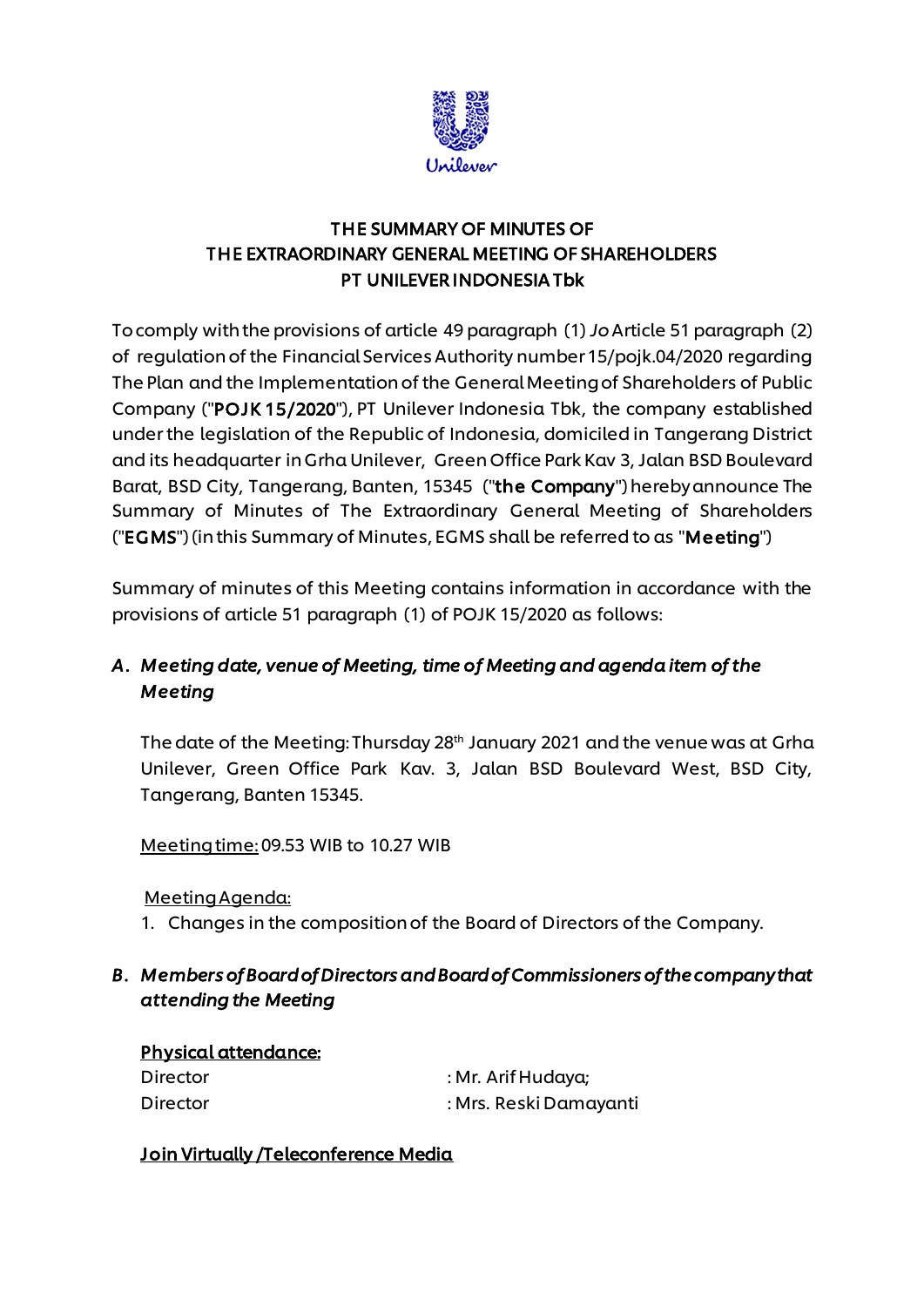#### Board of Directors:

- President Director : Mrs. Ira Noviarti;
- 
- 
- 
- 
- 
- 

### Board of Commissioners:

- President Commissioner : Mr. Hemant Bakshi
- Independent Commissioner : Mr. Alexander Rusli;
- Independent Commissioner : Mr. Erry Firmansyah;
- 
- Independent Commissioner : Mr. Hikmahanto Juwana; and
- Independent Commissioner : Mr. Ignasius Jonan.
- 
- Director : Mr. Badri Narayanan;
- Director : Mrs. Enny Hartati;
- Director : Mrs. Hernie Raharja;
- Director : Mr. Rizki Raksanugraha;
- Director : Mrs. Veronika Winanti Wahyu Utami; and
- Director : Mr. Willy Saelan.
	-
	-
	-
- Independent Commissioner : Mrs. Debora Herawati Sadrach;
	-
	-
- *C The amount of share with a valid voting right which present or represented during the Meeting and the percentage from the entire share issued by the Company which is in the amount of 38,150,000,000 shares is as follow:*

| <b>Number of shares</b> | Percentage |  |  |
|-------------------------|------------|--|--|
| 34,776,115,776          | 91.156%    |  |  |

## *D. The opportunity for question and/or opinion on the agenda of the Meeting*

The company has provided opportunity for shareholders or their proxies to submit question submitted through the Company's Securities Administration Bureau, PT Sharestar Indonesia ("BAE") before the Meeting is held to be discussed at the time of the Meeting. In addition, at the end of the discussion of the Meeting, the Chairman of the Meeting has provided the opportunity for shareholders or their proxies who are present in the Meeting to ask questions and/or give opinions.

# *E. The number of shareholders raising questions and/or opinion with regard to the agenda of the Meeting*

The company has provided the opportunity for shareholders or their proxies to submit question through the company's BAE before the Meeting is held to be discussed at the time of the Meeting, however within the deadline specified by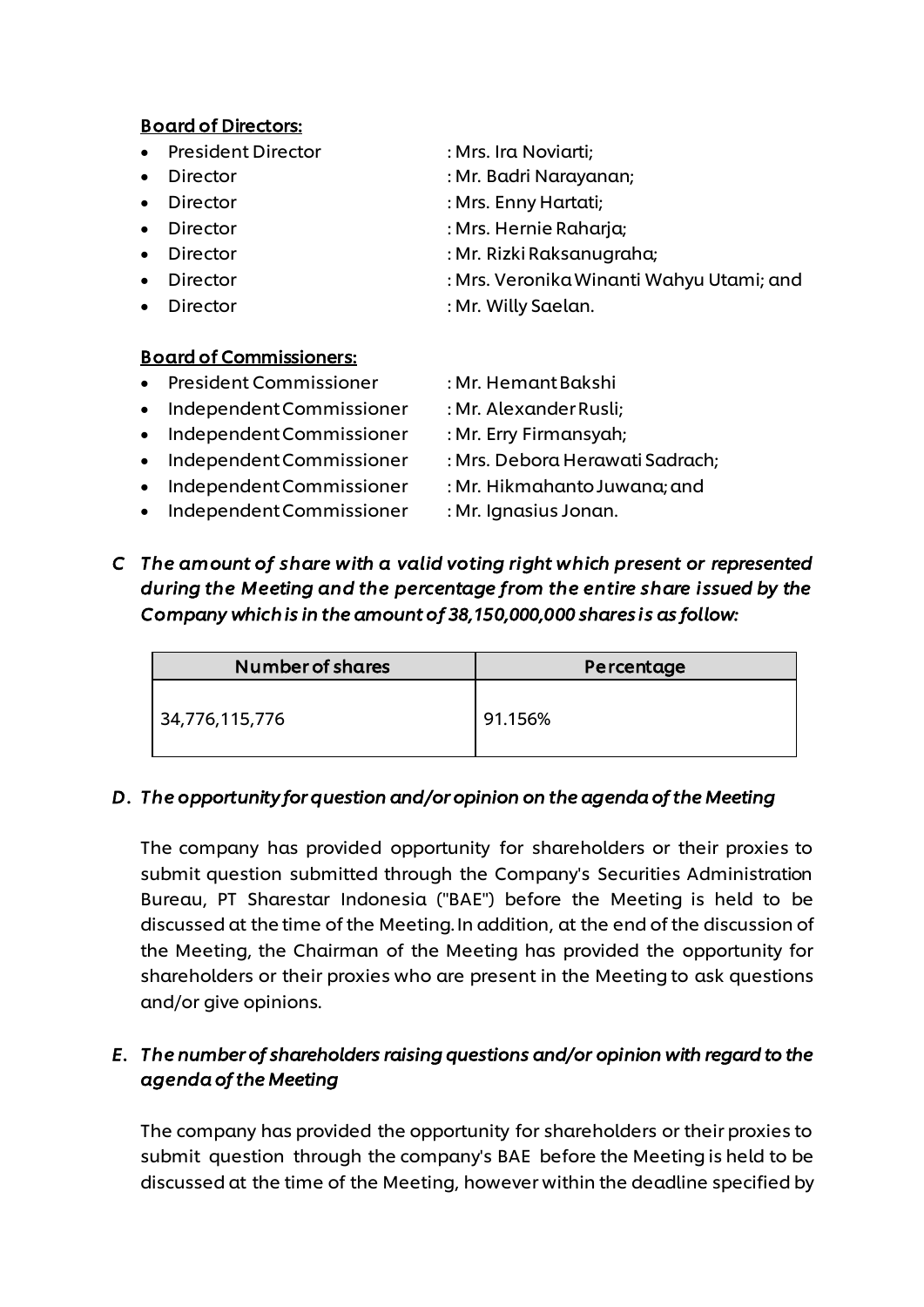the Company, there was no question received within the timeframe given. At the time of Meeting, the shareholders and their proxies have been given the opportunity for Q & A, however there was no shareholders or their proxies who raise a question and/or opinion.

### *F. Voting mechanism*

In accordance with the provisions of Article 15 paragraph 8 of the Articles of Association of the Company, the decision submitted for all agenda of the Meeting must be taken based on deliberation for consensus. If no consensus can be reached, then the decision of the Meeting must be taken for the Agenda of the Meeting by voting based on the agreed vote of more than 1/2 (one-half) part of the number of validly issued votes in the Meeting.

Resolutions for all the Meeting's sub Agenda were adopted by closed voting mechanism and *unbundling.*

The proposed resolutions for all of sub agenda items of the Meeting had been validly approved through a voting mechanism, with the result as set out in part G below.

### *G. Voting Result of the Meeting.*

The votes cast in the voting for decision of all sub Agenda of the Meeting have been calculated and validated by an independent party, namely Mr. Syarifudin, S.H., as a Notary, with a percentage of the number of shares whose holders are present or represented at the Meeting shown in the table as follows:

| Sub Agenda               | Consenting     | <b>Dissenting</b> | Abstain      |
|--------------------------|----------------|-------------------|--------------|
| The resignation of Mr.   | 34.767.257.476 | 2.500 shares      | 8.855.800    |
| Jochanan Senffrom his    | shares         | representing      | shares       |
| position as Director of  | representing   | 0,00%             | representing |
| the Company.             | 99,97%         |                   | 0,02%        |
| The resignation Mrs. Sri | 34.767.257.476 | 3.000 shares      | 8.855.300    |
| Widowati<br>from<br>his  | shares         | representing      | shares       |
| position as Director of  | representing   | 0,00%             | representing |
| the Company.             | 99,97%         |                   | 0,02%        |
| To appoint Mrs. Tran     | 34.560.195.921 | 206.609.655       | 9.310.200    |
| the<br>Tue<br>Tri<br>as  | shares         | shares            | shares       |
| Company's<br>new         | representing   | representing      | representing |
| Director.                | 99,37%         | 0,59%             | 0,02%        |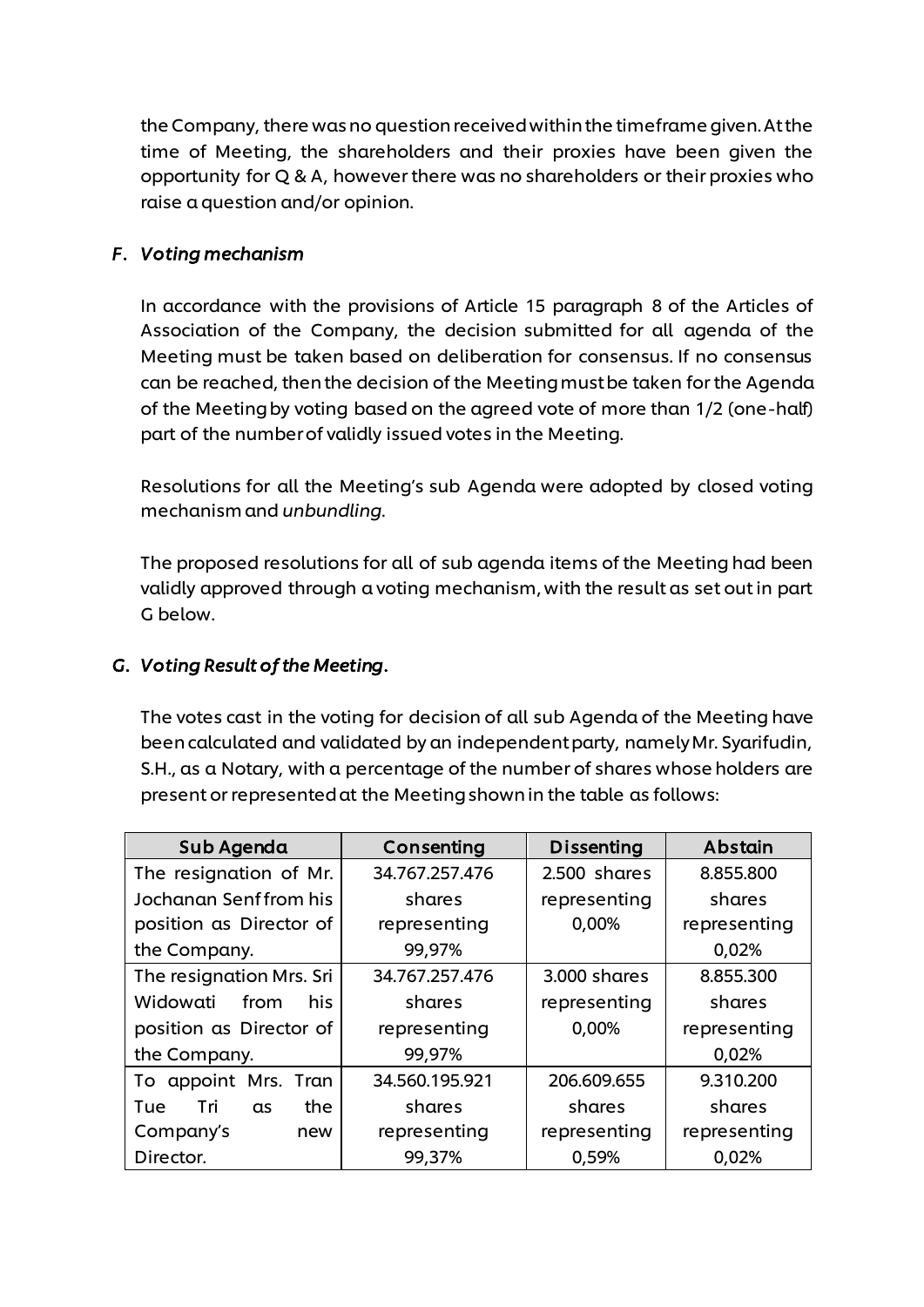### *H. Resolutions of the meeting*

- 1. *To approve resignation Mr. Jochanan Senffrom his position as Director of the Company, effective from the date of 31 December 2020 and to give him full acquittal and discharge for managerial actions and the performance of the authority during the term of office as Director of the Company, to the extent his actions are reflected in the book of the Company*;
- 2. *To approve resignation Mrs. Sri Widowatifrom her position as Director of the Company, effective from the date of 31 December 2020 and to give her full acquittal and discharge for managerial actions and the performance of the authority during the term of office as a Director of the Company, to the extent her actions are reflected in the book of the Company*;
- 3. *To appoint Mrs. Tran Tue Tri as Director of the Company, effective from the closing of the Meeting, until the closing of the Company's Annual General Meeting of Shareholders in 2023, without prejudice to the rights of the General Meeting of Shareholders to dismissher at any time*;
- *4. To confirm that the composition of the Company's Board of Directors:*
	- *a. effective from the date of 31 December 2020 until the closing of the Meeting, is as follows:*
		- *• President Director: Mrs. Ira Noviarti;*
		- *• Director : Mr. Arif Hudaya;*
		- *• Director : Mr. Badri Narayanan;*
		- *Director : Mrs. Enny Hartati;*
		- *• Director : Mrs. Reski Damayanti.*
		- *• Director : Mr. Rizki Raksanugraha;*
		- *• Director : Mrs. Hernie Raharja;*
		- *• Director : Mrs. Veronika Winanti Wahyu Utami; and*
		- *Director : Mr. Willy Saelan;*
	- *b. effective from the closing of the Meeting, until the closing of the Company's Annual General Meeting of Shareholders to be held in 2023, without prejudice to the rights of the General Meeting of Shareholders to dismissher at any time, is as follows:*
		- *• President Director: Mrs. Ira Noviarti;*
		- *• Director : Mr. Arif Hudaya;*
		- *• Director : Mr. Badri Narayanan;*
		- *Director : Mrs. Enny Hartati;*
		- *• Director : Mrs. Hernie Raharja;*
		- *• Director : Mrs. Reski Damayanti;*
		- *• Director : Mr. Rizki Raksanugraha;*
		- *• Director : Mrs. Tran Tue Tri;*
		- *• Director : Mrs. Veronika Winanti Wahyu Utami; and*
		- *• Director : Mr. Willy Saelan.*